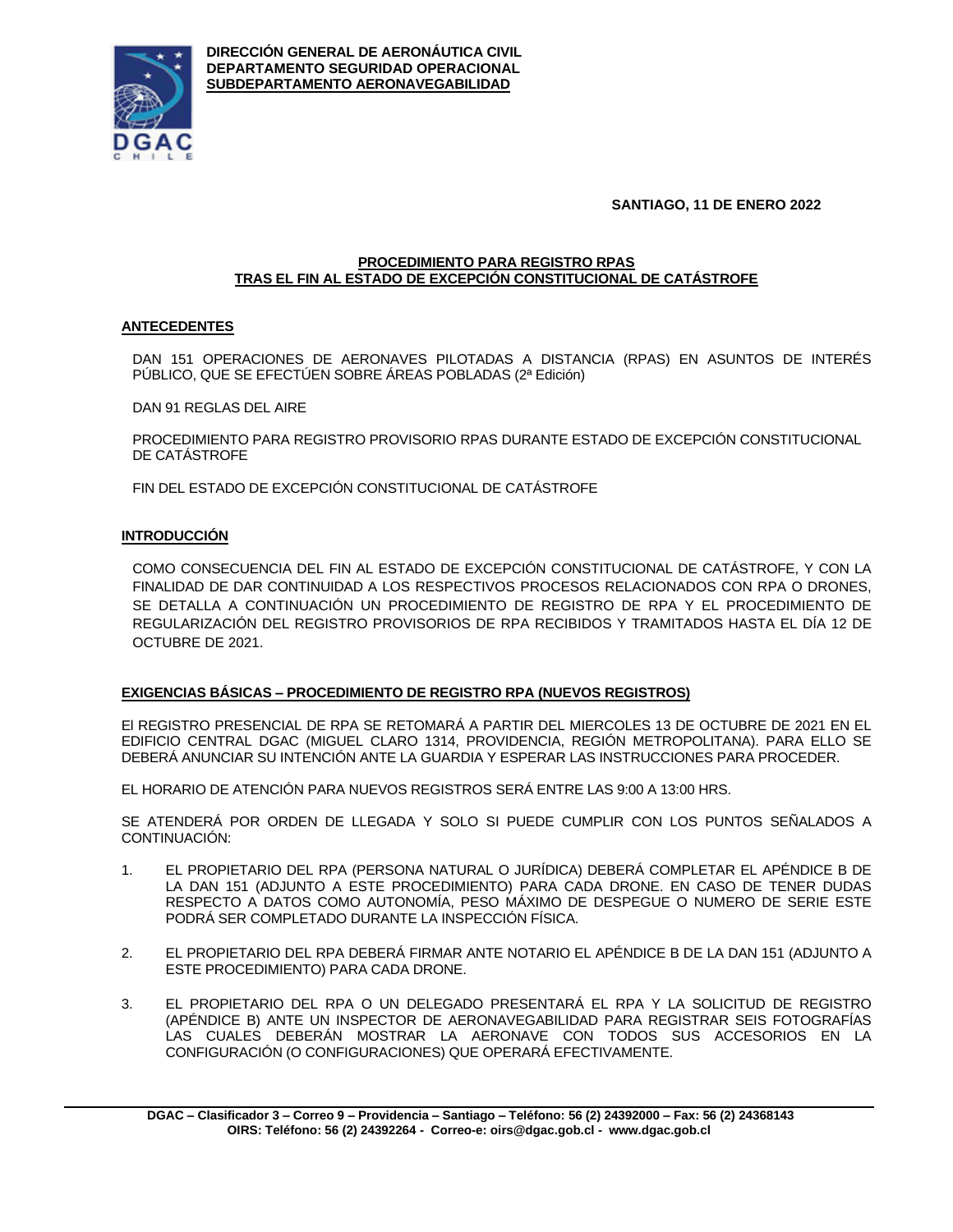EL DETALLE DE LAS FOTOGRAFÍAS QUE TOMARÁ EL INSPECTOR DE AERONAVEGABILIDAD SE EXPLICAN A CONTINUACIÓN:

- a. UNA FOTOGRAFÍA DEL COSTADO DERECHO
- b. UNA FOTOGRAFÍA DEL COSTADO IZQUIERDO
- c. UNA FOTOGRAFÍA DEL TRASERA DEL APARATO
- d. UNA FOTOGRAFÍA PRINCIPAL O DE FRENTE DEL RPA
- e. UNA FOTOGRAFÍA DEL NUMERO DE SERIE DEL RPA.
- f. UNA FOTOGRAFÍA DEL DEL RPA SIENDO PESADO, CUYO VALOR DEBE COINCIDIR CON EL PESO MÁXIMO DE DESPEGUE DECLARADO EN SU SOLICITUD DE REGISTRO.

EN CASO DE QUE EL RPA TENGA MÁS DE UNA CONFIGURACIÓN DE VUELO, SE DEBERÁ FOTOGRAFIAR CADA UNA DE ELLAS.

- 4. EN CASO DE CONTAR CON PARACAIDAS, SE INSPECIONARÁ LA CORRECTA INSTALACIÓN, CONDICIÓN, QUE SEA ADECUADO PARA EL PESO DEL RPA Y LA INTENCIÓN DE OPERACIÓN. EN CASO DE PARACAIDAS REUTILIZABLES, SE REALIZARÁ UNA PRUEBA FUNCIONAL.
- 5. COMPLETADO LOS PUNTOS ANTERIOR, EL PROPIETARIO DE LA AERONAVE DEBE PROCEDER CON EL PAGO DE TASA POR REGISTRO RPA.

PARA CONOCER EL VALOR DE LA TASA AERONAUTICA VER EL TARIFARIO NACIONAL DGAC EN EL ITEM "OTROS PASAVANTES; DUPLICADOS DE CERTIFICADOS DE MATRÍCULAS, AERONAVEGABILIDAD, EQUIPOS ELECTRÓNICOS Y CERTIFICADOS DIVERSOS QUE OTORGUE LA DGAC RELACIONADOS CON ACTIVIDADES AÉREAS"

[WWW.DGAC.GOB.CL/VER-TARIFARIO/](http://www.dgac.gob.cl/VER-TARIFARIO/)

DIRECCION GENERAL DE AERONAUTICA CIVIL CUENTA CORRIENTE BANCO DE CHILE N° 00-000-55567-03 RUT 61.104.000-8

ENVIAR COMPROBANTE DE TRANSFERENCIA A LOS SIGUIENTES CORREOS ELECTRÓNICOS INDICANDO NOMBRE, RUT, DIRECCIÓN Y TELEFONO A QUIEN EMITIR FACTURA.

- MGAJARDO@DGAC.GOB.CL
- NCORTESA@DGAC.GOB.CL
- JOAQUIN.OLIVARES@DGAC.GOB.CL
- EFLORES@DGAC.GOB.CL
- 6. SOLO UNA VEZ RECIBIDA LA FACTURA Y REGISTRADOS LOS ANTECEDENTES DE CADA RPA, SE EMITIRÁ EL COMPROBANTE DE REGISTRO, EL CUAL SERÁ ENVIADO AL CORREO ELECTRÓNICO DECLARADO EN LA SOLICITUD DE REGISTRO DENTRO DEL PLAZO MÁZ CORTO POSIBLE.

UN INTERESADO EN OPERAR UN RPA BAJO DAN 91 TAMBIEN PUEDE REGISTRAR SU AERONAVE. PARA ESTO, DEBERÁ CUMPLIR CON LO INDICADO EN ESTE PROCEDIMIENTO SIN LA OBLIGACIÓN DE CUMPLIR CON EL PUNTO 151.005 DE LA DAN 151.

LOS RPA QUE NO CUMPLAN CON EL PUNTO 151.005 DE LA DAN 151, SE REGISTRARÁN INDICANDO QUE SU NORMA DE OPERACIÓN SERÁ LA DAN 91.

UN RPA QUE CUMPLA CON EL PUNTO 151.005 DE LA DAN 151 SE REGISTRARÁ INDICANDO QUE SUS NORMAS DE OPERACIÓN POR LAS CUALES PUEDE OBTENER UN PERMISO DE VUELO SERÁN DAN151 Y DAN91.

EL COMPROBANTE DE REGISTRO NO CONSTITUYE AUTORIZACIÓN PARA OPERAR SU RPA POR SI SOLO Y DEBERÁ SOLICITAR EL PERMISO CORRESPONDIENTE AL SUBDEPTO DE OPERACIONES A LOS CONTACTOS INDICADOS EN LA ÚLTIMA PAGINA DE ESTE DOCUMENTO.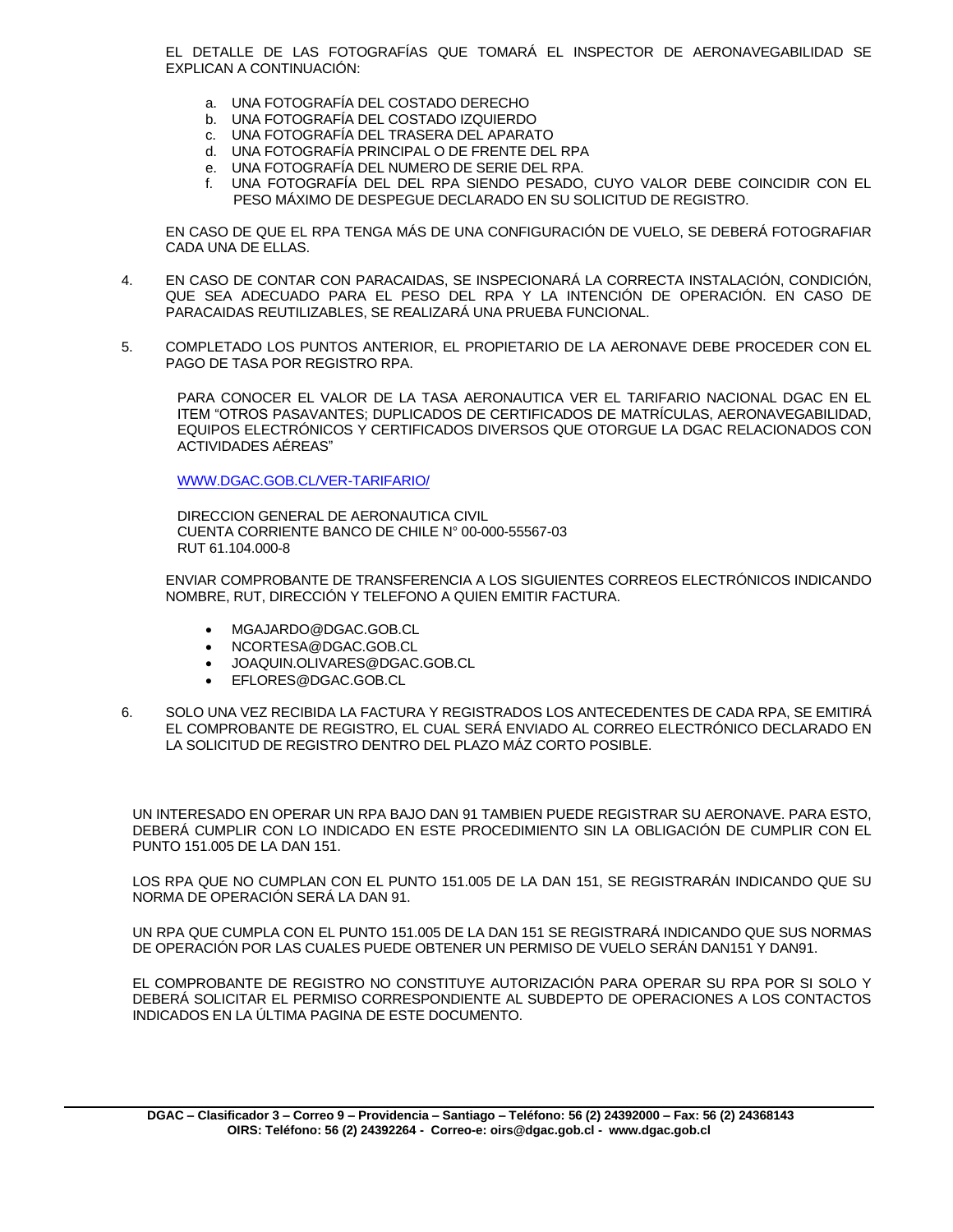#### **PROCEDIMIENTO DE REGULARIZACIÓN DE RPA REGISTRADOS PROVISORIAMENTE DURANTE EL ESTADO DE EXCEPCIÓN CONSTITUCIONAL DE CATÁSTROFE**

LA REGULARIZACIÓN DE RPA REGISTRADOS PROVISORIAMENTE DURANTE EL ESTADO DE EXCEPCIÓN CONSTITUCIONAL DE CATÁSTROFE SE REALIZARÁ A PARTIR DEL MIERCOLES 13 DE OCTUBRE DE 2021 EN EL EDIFICIO CENTRAL DGAC (MIGUEL CLARO 1314, PROVIDENCIA, REGIÓN METROPOLITANA) Y TENDRÁ COMO FECHA LÍMITE EL 14 DE OCTUBRE DE 2022. PARA ELLO SE DEBERÁ ANUNCIAR SU INTENCIÓN ANTE LA GUARDIA, ESPERAR LAS INSTRUCCIONES PARA PROCEDER.

EL HORARIO DE ATENCIÓN PARA REGULARIZAR RPA REGISTRADOS PROVISORIAMENTE SERÁ DESDE LAS 9:00 A LAS 13:00 HRS.

SE ATENDERÁ POR ORDEN DE LLEGADA.

- 1. EL PROPIETARIO DEL RPA (PERSONA NATURAL O JURÍDICA) POSEEDOR DE UN REGISTRO PROVISORIO DE RPA, EMITIDO DURANTE EL ESTADO DE EXCEPCIÓN CONSTITUCIONAL DE CATÁSTROFE, DEBERÁ PROCEDER COMO SE INDICA A CONTINUACIÓN CON EL OBJETIVO DE OBTENER EL REGISTRO DEFINITIVO DE SU RPA.
- 2. EL PROPIETARIO DEL RPA DEBERÁ PRESENTAR ANTE UN INSPECTOR DE AERONAVEGABILIDAD;
	- a. EL RPA COMPLETO CON TODOS SUS ACCESORIOS Y CONFIGURACIONES DE VUELO.
	- b. LA SOLICITUD DE REGISTRO (APENDICE B) FIRMADA ANTE NOTARIO EN ORIGINAL.
	- c. COPIA DE LA FACTURA EMITIDA POR EL PAGO DE TASA AERONATICA AL MOMENTO DEL REGISTRO PROVISORIO DEL RPA
- 3. EN CASO DE QUE EL REGISTRO PROVISORIO DEL RPA INDIQUE QUE CONTABA CON PARACAIDAS, SE INSPECIONARÁ LA CORRECTA INSTALACIÓN, CONDICIÓN Y OPERACIÓN DEL ACCESORIO. EN EL CASO DE PARACAIDAS REUTILIZABLES, SE REALIZARÁ UNA PRUEBA FUNCIONAL.
- 4. EL INSPECTOR DE AERONAVEGABILIDAD VERIFICARÁ QUE EL RPA MANTENGA LAS CARACTERISTICAS Y CONDICIÓN DECLARADAS AL MOMENTO DEL REGISTRO PROVISORIO DE LA AERONAVE.

EN CASO DE QUE ALGÚN ELEMENTO NO COINCIDA CON LO APROBADO PREVIAMENTE, SE CANCELARÁ EL REGISTRO PROVISORIO Y DEBERÁ REGISTRAR EL RPA NUEVAMENTE COMO INDICA EL PROCEDIMIENTO ANTERIOR.

- 5. UN RPA REGISTRADO PROVISORIAMENTE Y QUE OPERA SEGÚN DAN 91 TAMBIEN DEBE REGULARIZAR SU SITUACIÓN Y OBTENER EL REGISTRO DEFINITIVO DE RPA.
- 6. UNA VEZ TERMINADA LA INSPECCIÓN DE REGULARIZACIÓN SE PROCEDERÁ A EMITIR INMEDIATAMENTE EL REGISTRO DEFINITIVO DEL RPA, MANTENIENDO EL NUMERO DE REGISTRO. EL REGISTRO DEFINITIVO SERÁ ENVIADO AL CORREO ELECTRÓNICO DECLARADO EN EL APÉNDICE B.

POSIBLES FECHAS EXTRAORDINARIAS DE REGULARIZACIÓN SERÁN ANUNCIADAS PARA AQUELLOS QUE NO PUEDAN ASISTIR EN LOS HORARIOS Y DIAS SEÑALADOS.